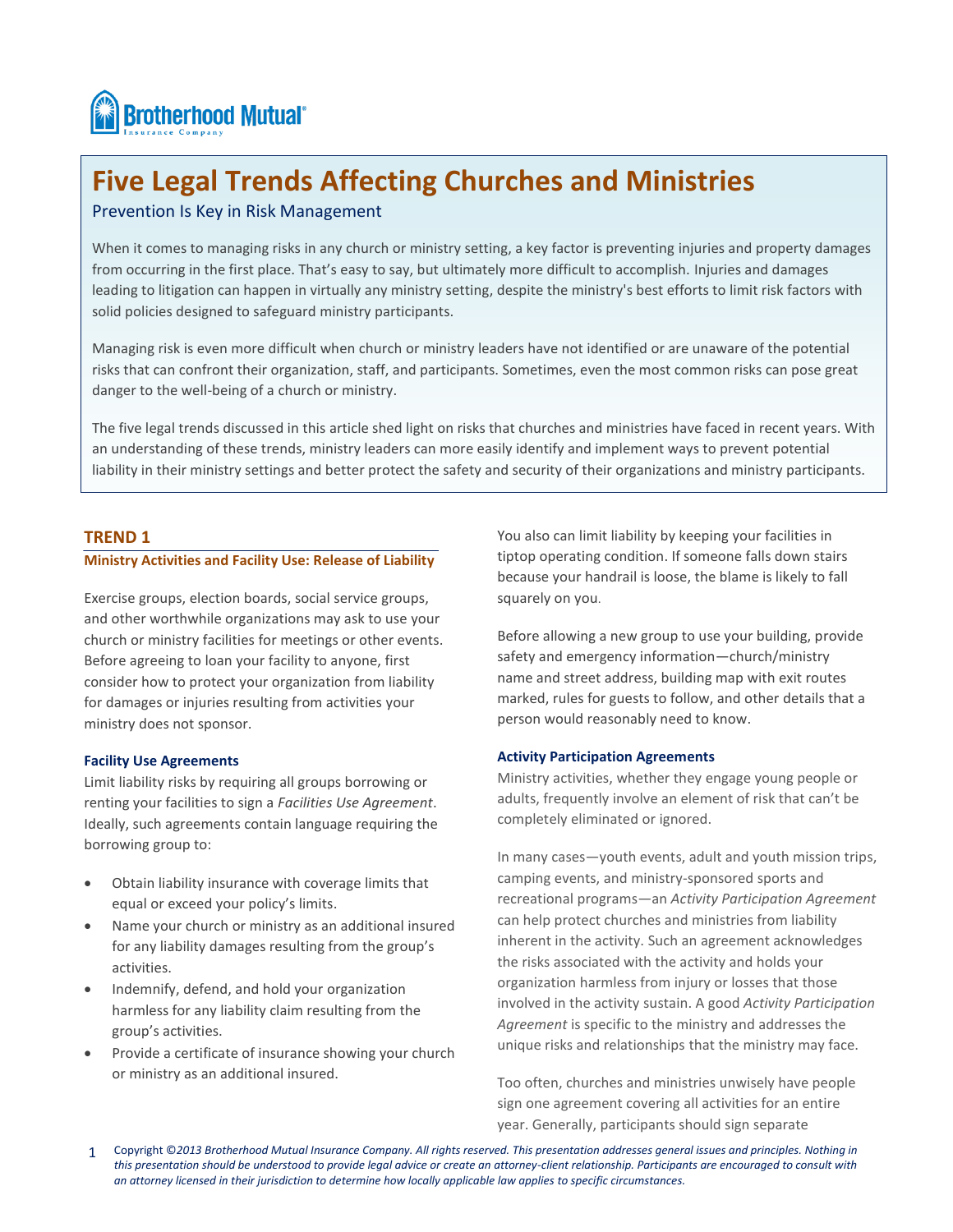participation agreements for each ministry activity. Ministry leaders might consider one participation agreement only for recurring activities that have less likelihood for injury.

While adults can commit themselves to the terms of an *Activity Participation Agreement*, minors can't enter into any type of contract, including a liability waiver or release form. A well-worded participation agreement won't waive a minor's rights. Instead, it establishes a contractual exchange, and waives or releases the parent's/guardian's own claims resulting from injury to their minor child or ward. By entering into such an agreement, a parent or guardian also agrees to indemnify the ministry in the event their child makes a claim against the organization. With the help of a local attorney, these agreements can be modified to fit the ministry's specific needs.

# **TREND 2**

# **Discipline and Belief-Based Decisions**

While Scripture cautions Christians about suing other Christians, the number of lawsuits involving issues of church or ministry discipline and employment practices has risen in recent years. Even so, the courts have been reluctant to venture far into these areas, except under specific, well-defined circumstances. The U.S. Constitution provides churches and ministries certain protections for decisions that ministry leaders make, based on their religious beliefs.

## **Church and Ministry Discipline**

Some civil courts have intervened in church disciplinary affairs under these circumstances:

- Disciplinary actions constitute a deliberate, malicious attempt to financially, relationally, or psychologically ruin someone.
- Church or ministry discipline publicly divulges details of an individual's personal, private affairs when that person is no longer affiliated with the church in any way.
- A church or ministry fails to consistently apply its own established disciplinary guidelines.

To reduce the likelihood of a civil court intervening in the affairs of your organization, consider amending its disciplinary guidelines to limit their application. State clearly to whom the disciplinary authority applies.

Secure written confirmation that members, regular attendees, and ministry participants understand and agree with the discipline policies. Discipline should never apply to anyone who is not clearly and voluntarily affiliated with your church or ministry.

### **Belief-Based Employment Decisions**

Employees in virtually any organization can sue their employer because of employment-related decisions. The likelihood that a court will uphold a ministry employee's claim against a church or ministry depends largely on two factors:

- What type of employee is making the claim?
- What has the ministry done to clearly spell out its expectation of employees? (Applies to larger employers.)

Title VII of the Civil Rights Act of 1964 provides equal employment opportunities for individuals, regardless of the person's race, color, religion, gender, or national origin. It also includes certain exemptions that help protect ministry leaders when they make employment decisions based on the ministry's religious beliefs.

The landmark 2012 Supreme Court ruling, *Hosanna-Tabor Evangelical Church and School v. EEOC*, formally recognized a ministerial exception that effectively bars ministerial staff from suing their employer in response to employmentrelated, belief-based decisions that ministry leaders have made. However, the Supreme Court declined to specifically define who should be considered a minister for purposes of the exception. Instead, the justices said a court will look to see:

- 1. Whether the religious institution made its decision to hire the individual based "largely on religious criteria."
- 2. Whether the individual is authorized to perform ceremonies of the church.
- 3. Whether the person engages in ecclesiastical or religious activities and "attends to the religious needs of the faithful" as part of their job function.

From these criteria, senior pastors, associate pastors, and other similar roles appear to fit within the three-factor test. Custodians, secretaries, and others who have jobs that primarily support ministry work (as opposed to performing the ministry work itself) likely won't be considered ministers for purposes of the exception.

Churches and ministries can protect themselves from nonministerial staff lawsuits by clearly communicating the

<sup>2</sup> Copyright ©*2013 Brotherhood Mutual Insurance Company. All rights reserved. This presentation addresses general issues and principles. Nothing in this presentation should be understood to provide legal advice or create an attorney-client relationship. Participants are encouraged to consult with an attorney licensed in their jurisdiction to determine how locally applicable law applies to specific circumstances.*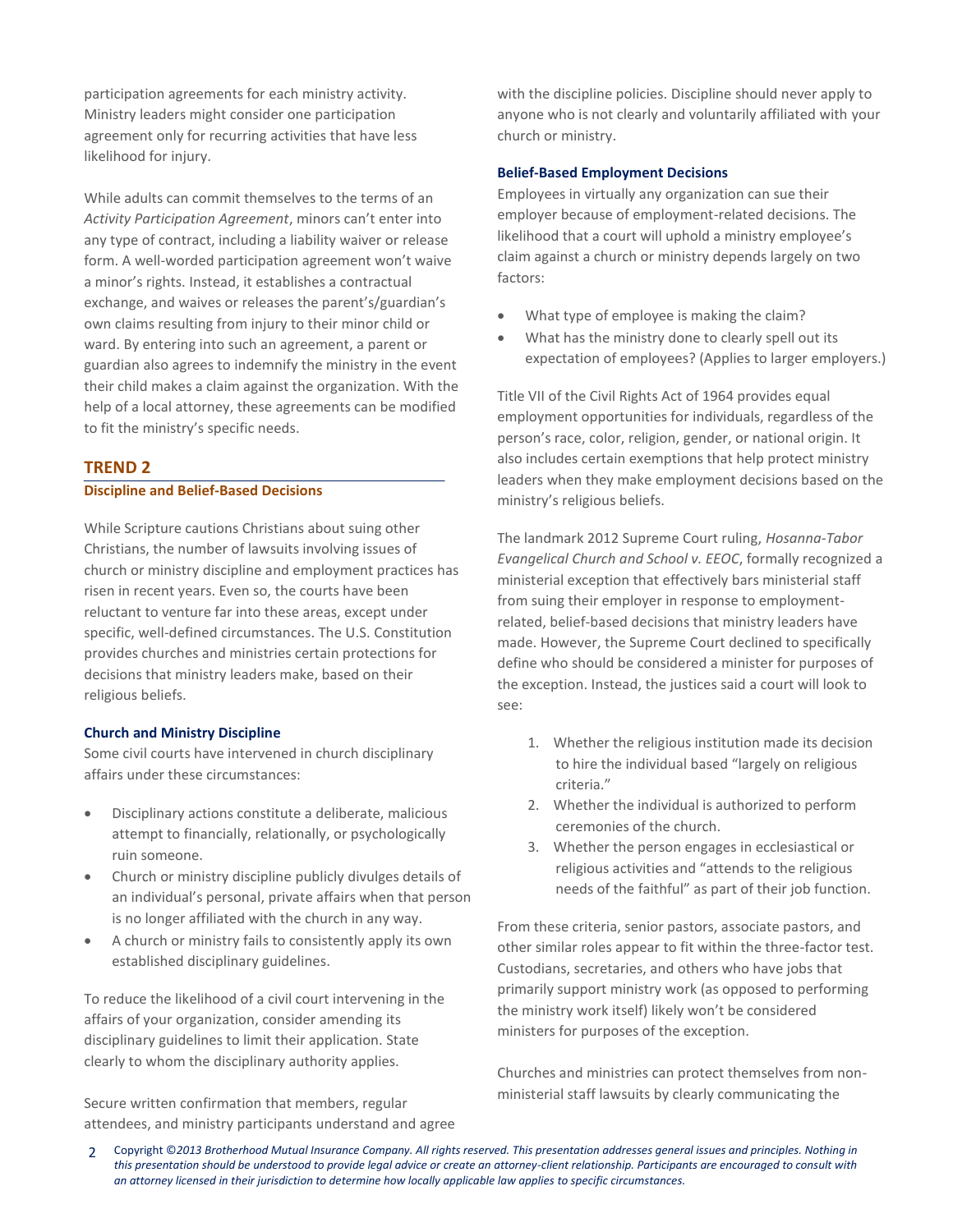ministry's expectations to job applicants and ministry employees in the following ways:

- Include a statement of the ministry's spiritual beliefs in the organization's governing documents or bylaws.
- Tell job applicants and employees what's expected of ministry workers in the employee handbook.
- Apply policies consistently, providing the same discipline for like violations for all employees.
- In governing documents and bylaws, state the ministry's spiritual purpose, reliance on Scripture, and the ministry's intent to operate the organization in accordance with Scripture.
- Include a morals clause in the employee handbook and other documents, telling employees and others that the church expects them to support its spiritual purpose and behave in accordance with it.
- Train clergy, staff, and volunteers to approach individual needs and requests with empathy.
- Consult with local counsel when revising organizational documents and ministry policies and procedures. A wide variety of federal, state, and local laws apply to employer/employee relations.

# **Non-Employment Belief-Based Decisions**

Individuals other than employees—church members, ministry volunteers, church visitors, and the general public—also might take legal action against a church or ministry for belief-based decisions that ministry leaders make. These individuals may pursue a non-employment claim against a ministry if they feel that the organization has harmed them because of action leaders have taken that don't line up with their beliefs or practices. The following list is not comprehensive, but it includes general issues common to a number of churches:

- Acceptance and expulsion of members
- Roles of men and women in governance
- Participation in ministry programs and activities
- Burial rights (if a church owns a cemetery)
- Facility use (who is permitted to use church and ministry facilities and for what purpose)
- Doctrinal issues

Because of the First Amendment free exercise protections that churches and ministries enjoy, courts are generally hesitant to interfere in the belief-based actions of religious institutions. However, they have and will become involved if the matter falls outside of a legal exemption or does not

involve the stated religious beliefs of the church or ministry; for example:

- The door to a lawsuit may open if a practice or belief falls into a "gray area" with the broader church or ministry community and the organization hasn't clearly stated its beliefs on this point.
- If the ministry treats one group of individuals that violate its beliefs differently from another group that violates the same beliefs, a court is more likely to uphold a claim against the ministry.
- If the church or ministry is operating any fee-based enterprise that is not religious in nature and marketed to the general public, the courts are likely to deny religious exemptions with respect to such an enterprise. For example, if the church rents out its conference center or provides "secular" services such as adoption placement to the general public for a fee, the courts could very likely agree with the plaintiff, even if church leadership made a belief-based decision that in some way harms a third party. A church or ministry that offers religious education or instruction in exchange for tuition or a fee will still generally qualify for the exemption.

The exemptions that permit churches and ministries to make decisions based on their religious beliefs can be undermined if the organization fails to convey what those beliefs are, or if they stray too far afield from what most people consider to be the role or mission of a purely religious institution. For this reason, it's important for churches and ministries to clearly state their religious function and beliefs to all those who may be affected by them.

# **TREND 3**

# **Leadership: Boards, Bylaws and Leadership Liability**

Scripture says leaders will be held to a higher standard than the usual believer. While the scriptural reference applies specifically to spiritual leadership, the reference can pertain to church or ministry business and legal matters, as well. Church and ministry leaders, particularly board members, have been placed in a special position of trust, and have a legal duty to place the organization's interests ahead of their own.

# **Board Fiduciary Responsibility**

Sometimes known as fiduciary responsibility, the duty of board members to act in the best interest of the organization applies whether the church or ministry is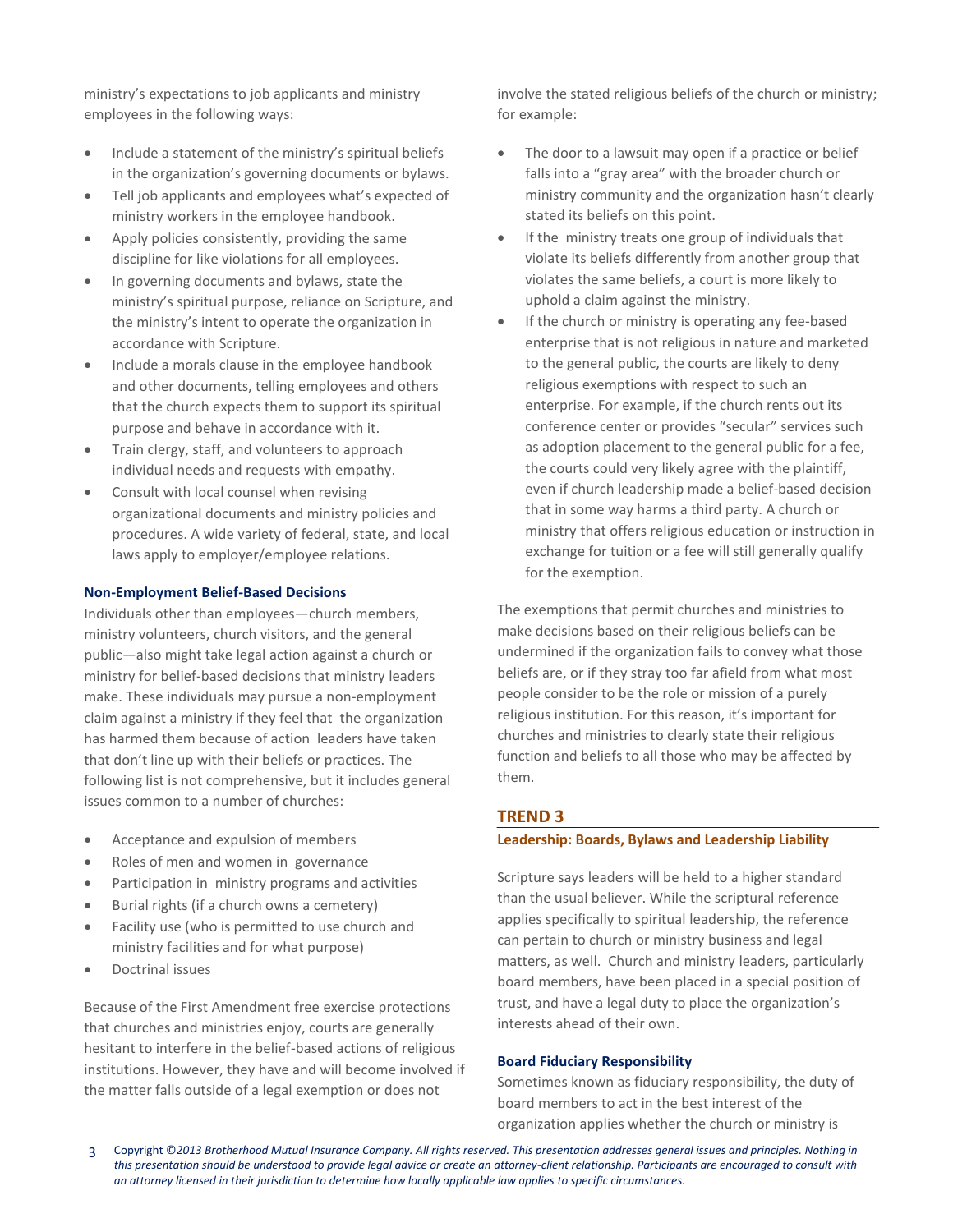incorporated or not. Business laws offer more protection to board members of incorporated ministries than unincorporated ones. Incorporation helps reduce the likelihood that board members will be held personally liable for decisions they make while serving on the board.

To obtain corporate legal protection, board members must follow two primary requirements:

- **The Prudent Person Rule** can protect board members from personal responsibility unless a "reasonably prudent person" would have avoided similar actions or decisions.
- **The Duty of Loyalty** can protect board members against personal liability as long as their actions and decisions aren't intended to provide them with personal gain.

### **Bylaws and Leadership Liability**

Board members should be aware of a variety of ministryrelated issues and be prepared to answer the following questions:

- **Do we follow our bylaws?** Due to the unique legal protections provided to religious organizations by the U.S. Constitution, bylaws are your ministry's opportunity to write your own story on how your ministry will look and act. Follow your bylaws consistently. In a dispute, the courts will likely look to the bylaws to determine if it will side with the ministry or the plaintiff.
- **Are we putting the ministry's interests first?** If leaders receive personal financial benefits as a result of serving on the board, they could potentially be sued for breaching their fiduciary responsibility to the ministry.
- **Do charitable immunity laws protect us from lawsuits?** Charitable immunity laws are typically intended to protect only volunteer workers from lawsuits. They do not protect the ministry organization itself from litigation. Some state laws further limit this protection to volunteer members of a governing board of the charitable institution. However, such laws do not offer the broad immunity from litigation that many may think.
- **How could indemnification provisions in the bylaws help us?** It's important that ministry leaders review the organization's existing bylaws and think through the indemnification process before a lawsuit is filed against the organization's leaders, employees, or volunteers. If an individual is sued in connection with his or her

ministry work, the bylaws should give the governing board the right to decide when and if such an individual will be indemnified (covered) for out-of-pocket costs associated with the lawsuit, thus protecting the ministry from being required to cover costs associated with wrongful or criminal acts.

- **Are we regularly reviewing and amending our bylaws?** Be sure to review your organization's bylaws at least once every three years or so to ensure that they still accurately reflect the ministry's structure, beliefs, and practices. It's important that your bylaws line up with how you actually run your ministry. If they don't, be sure to work with a local attorney to amend your bylaws.
- **Are we covered by the organization's insurance policy?** Make sure your church's or ministry's insurance policy provides coverage for your leaders individually if someone sues the organization and names them as defendants.

# **TREND 4**

# **Volunteers: Worker Screening/Handling Convicts**

Conducting thorough background checks on potential employees and volunteers is an important part of protecting your ministry's people and its financial assets. Your screening procedure also should include a criminal background check. At some point, you may learn that a registered sex offender attends your church or participates in your ministry—or wants to. How will you respond?

# **Worker Screening**

While background screening is a good way to prevent incidents of child sexual abuse, it's also useful in selecting the right people to assist with ministry finances and other valuable resources. Screen everyone on your ministry team:

- Paid staff and volunteers who have frequent contact with children, the elderly, or people with disabilities.
- Pastors, treasurers, and other people in leadership positions—paid or volunteer.
- Drivers of ministry vehicles.

Some states require background screening for workers involved in certain programs and ministries. Check with a local attorney to learn more about the laws in your state.

Even if state law does not require your ministry to conduct background checks, creating and implementing a program is in your ministry's best interest. Think about the costs—monetary and emotional—associated with a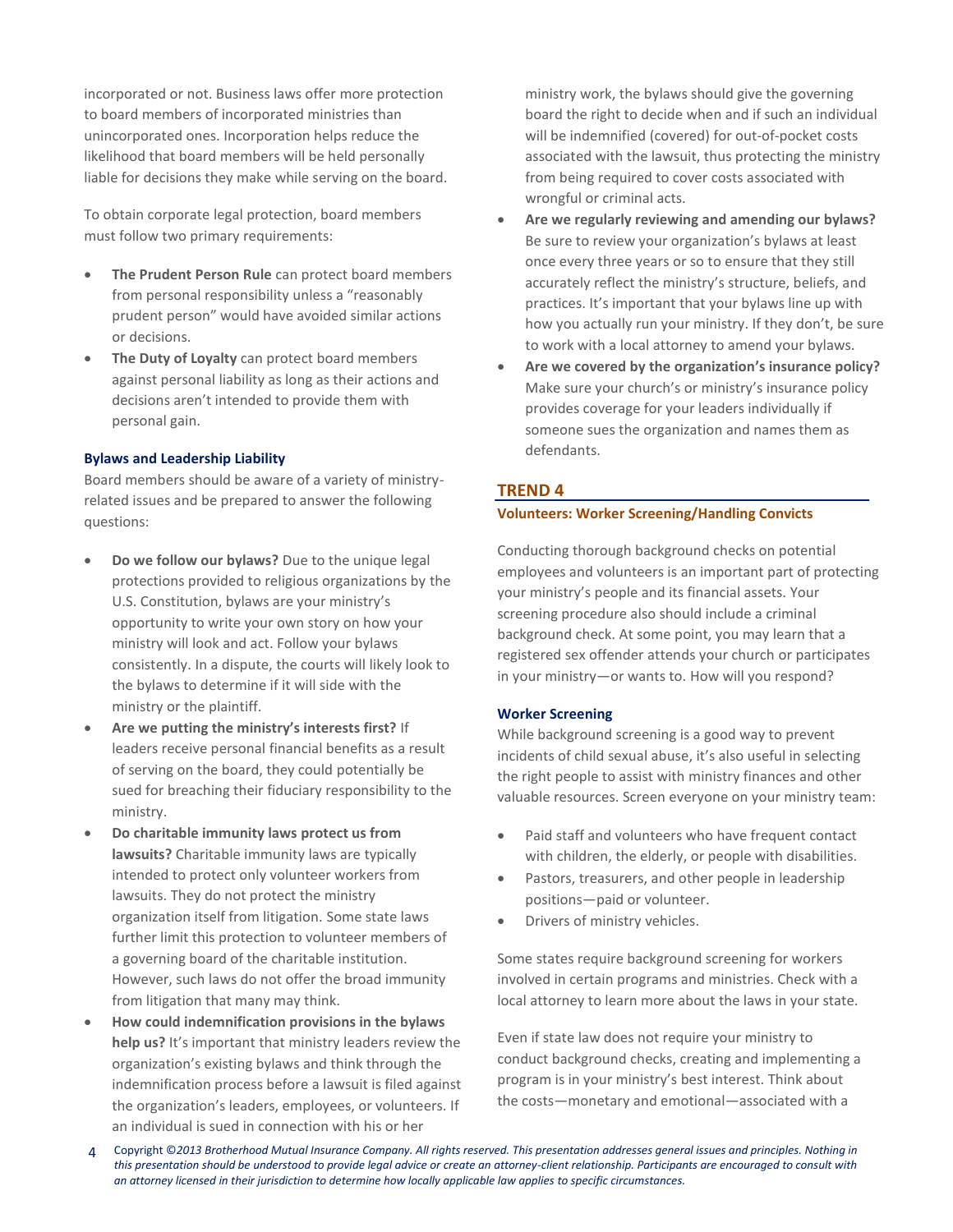ministry employee or volunteer committing a crime or acting inappropriately.

# **Criminal Records**

If individuals pose potential threats to others, their personal history may reveal red flags—and generate other critically important questions:

- What should be considered a red flag: only felonies, recent felonies, felonies involving minors?
- What if the individual is a registered sex offender? Does this history restrict the individual from participating in church or ministry activities, from volunteering in children's ministry, or from joining in worship completely?

Finding a criminal record on a background check should not necessarily signal the end of the screening process. When a record check comes back with a criminal history, it's important to examine not only the conviction but also the original charge. There are times when a plea agreement will lower a violent offense to a lesser one.

Consider the time of the conviction—if several years have passed and no incidents have occurred since, potential threats could be decreased as to that individual. All convictions also should not be treated alike. For example, a misdemeanor conviction for disturbing the peace would not create the same risk as a conviction for indecent exposure. It's unwise, however, to appoint anyone who has engaged in child abuse to any position in the ministry.

A general rule to follow is to check with the local school system to determine if school policy would prohibit an individual with a particular conviction from working within the school system. If the incident you're considering with a ministry applicant is a prohibiting charge for the school, the individual probably wouldn't be a good fit for ministry either.

## **Handling Registered Sex Offenders**

Today, it's becoming more common to have registered sex offenders attending services. A written agreement and policy between the sex offender and the church or ministry can go a long way toward achieving the organization's goals of serving everyone while keeping all ministry participants safe in the process.

Think about how you will handle this situation before it happens. The term "sex offender" covers a wide range of individuals, from the teenager convicted of engaging in sexual activity with his underage girlfriend to the pedophile who molested dozens of youngsters. Each presents a different level of risk.

Create a set of procedures that offers accountability for the sex offender and protection for the members of your ministry, especially children and people with disabilities.

- Establish a covenant with the offender. Ask the person to commit to a covenant that includes the following provisions to prevent opportunities for further offense:
	- $\checkmark$  State specific types of participation permitted.
	- Permit ministry leaders to tell others in the congregation about the offender's conviction, if it's necessary to do so.
	- $\checkmark$  Permit leaders to contact probation officers and others assigned to work with the offender.
	- $\checkmark$  State the consequences of violating the covenant.
- Assign one or more accountability partners designated mentors, sponsors, or chaperones who will be responsible for monitoring the individual's personal activities while they are on the ministry's premises or participating in ministry activities.
- Establish regular counseling sessions for the offender with the pastor, a ministry leader, or a counselor who will submit written progress reports to an appointed ministry leader.
- Communicate with others on a need-to-know basis.
- Restrict the offender from many areas of ministry and activities where children are present.
- Collaborate with local agencies and professionals experienced in helping offenders re-enter the community.
- Customize your approach to individual situations.

## **TREND 5**

# **Safety and Security: Mild Disruption to Serious Threat**

Many ministries have experienced awkward moments when a visitor in the back of the room interrupts worship or Bible study with loud proclamations. It can be difficult to determine whether such an interruption is benign or a serious threat.

Protests and even violence have become more common at worship centers during the past several years. Hate groups, social activist organizations, and others spread their messages by staging events that provoke confrontation and attract media attention. Sometimes, it's a lone individual, intent on committing a violent act, who has created trauma at a church or within a ministry. If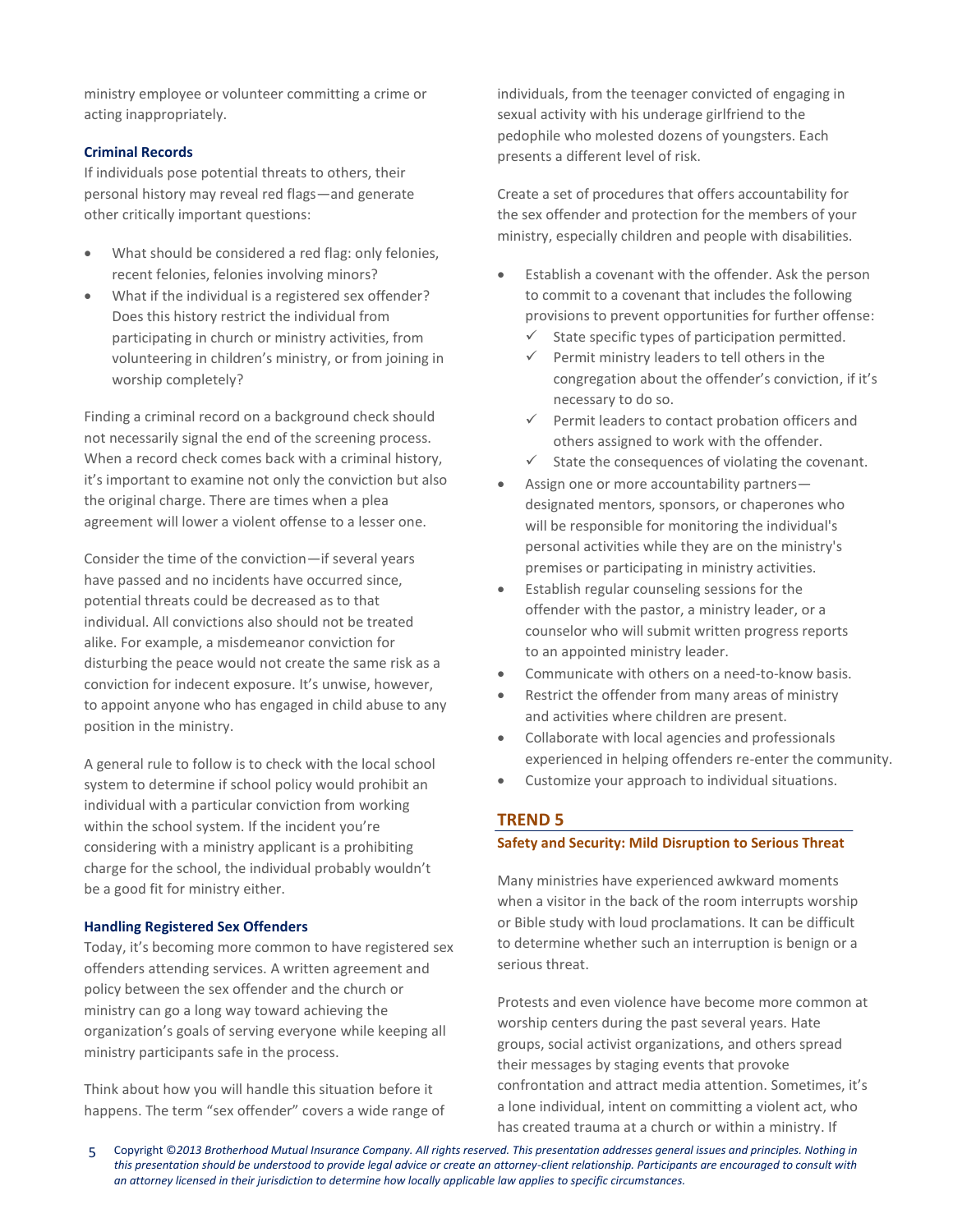demonstrators or a violent person were to appear on your doorstep, would you know what to do?

# **Developing a Safety and Security Plan**

A safety and security plan can be useful in responding to all types of emergencies—weather, medical illness or injury, a disruptive or violent individual, or a traumatic incident. If your church or ministry doesn't have a plan that addresses these threats, it's time to begin developing one.

By initiating policies and procedures that provide guidance on how to respond when an event or incident takes place, liability and harm can be minimized. In many ways, creating a safety and security plan is identical to the process of creating a disaster response plan:

- **Assess risks.** Consider possible threats that could emerge in each ministry you operate, then determine the probability of each event happening. Imagine what would happen on weekends when the sanctuary is full or on weekdays when a handful of staff are present. Consider what could happen at the school, preschool, or day care you may operate.
- **Develop a plan.** Enlist a broad cross-section of people, including staff, volunteers, and church or ministry members, who can contribute their expertise to the plan. Including people with experience in law enforcement or public safety also is helpful.
- **Establish protocols.** If you have a plan for dealing with fire or weather emergencies, you can modify that plan to deal with incidents of violence. Consider these factors:
	- How will you communicate that people need to evacuate because of a threatening intruder?
	- $\checkmark$  Who will call police?
	- $\checkmark$  How will you deal with possible responses from people concerned about the situation—friends, family members, the community, the media. Do you have a spokesperson?
	- $\checkmark$  How will people evacuate the building? Where will they go afterwards? How will you evacuate children?
	- $\checkmark$  Who will do what as you respond to the emergency?
	- $\checkmark$  How will you treat the injured? Are key volunteers and staff trained in first aid and CPR procedures?
	- $\checkmark$  How will you train staff and volunteers to know what to do in an emergency situation? How often will they be retrained? How and when will you carry out training drills?

Other concerns to consider for the safety and security plan include lockdowns, medical emergency response teams, and procedures for responding to domestic violence.

# **Developing a Safety and Security Team**

The presence of a safety and security team can help your ministry become a harder target and can prevent certain situations from ever happening. A trained team also can be prepared to respond quickly and effectively to a variety of situations—minimizing harm and damage.

For a team to be effective, select members carefully, train them properly, and have policies and procedures in place to protect your ministry both physically and legally. Your safety and security team members also should be ministry-minded, so that your approach to protection complements your efforts for community outreach and ministering to those in need.

Consider these factors when discussing the need for a security team:

- **Team composition**—Will you use volunteers or hire professional security guards? How many members will you need? How will you screen them?
- **Risk to others**—What is the likelihood of your security team members being overpowered by an attacker or shooting someone other than the intended target? How will they be supervised?
- **Use of weapons**—Will team member be permitted to carry weapons—concealed or otherwise? How ministry leaders address the issue of carrying a concealed weapon is a specific element of safety and security programs that are essential to preventing risk. (*See the following section for more thoughts on concealed weapons.*)
- **Training**—How much formal weapons training have security team members received? Are they licensed to carry a weapon in your state? Has their experience included training in resolving conflict with people without using weapons?
- **Vocation**—Are security personnel current or former law enforcement agents? How often do they undergo weapons and conflict-resolution training?

# **Carrying Concealed Weapons in Church**

Carrying a concealed handgun into church may be a curiosity or commonplace, depending on where you live. State laws vary. Some laws allow churchgoers to carry weapons in places of worship, unless the church prohibits it. Others forbid it, unless the church gives permission.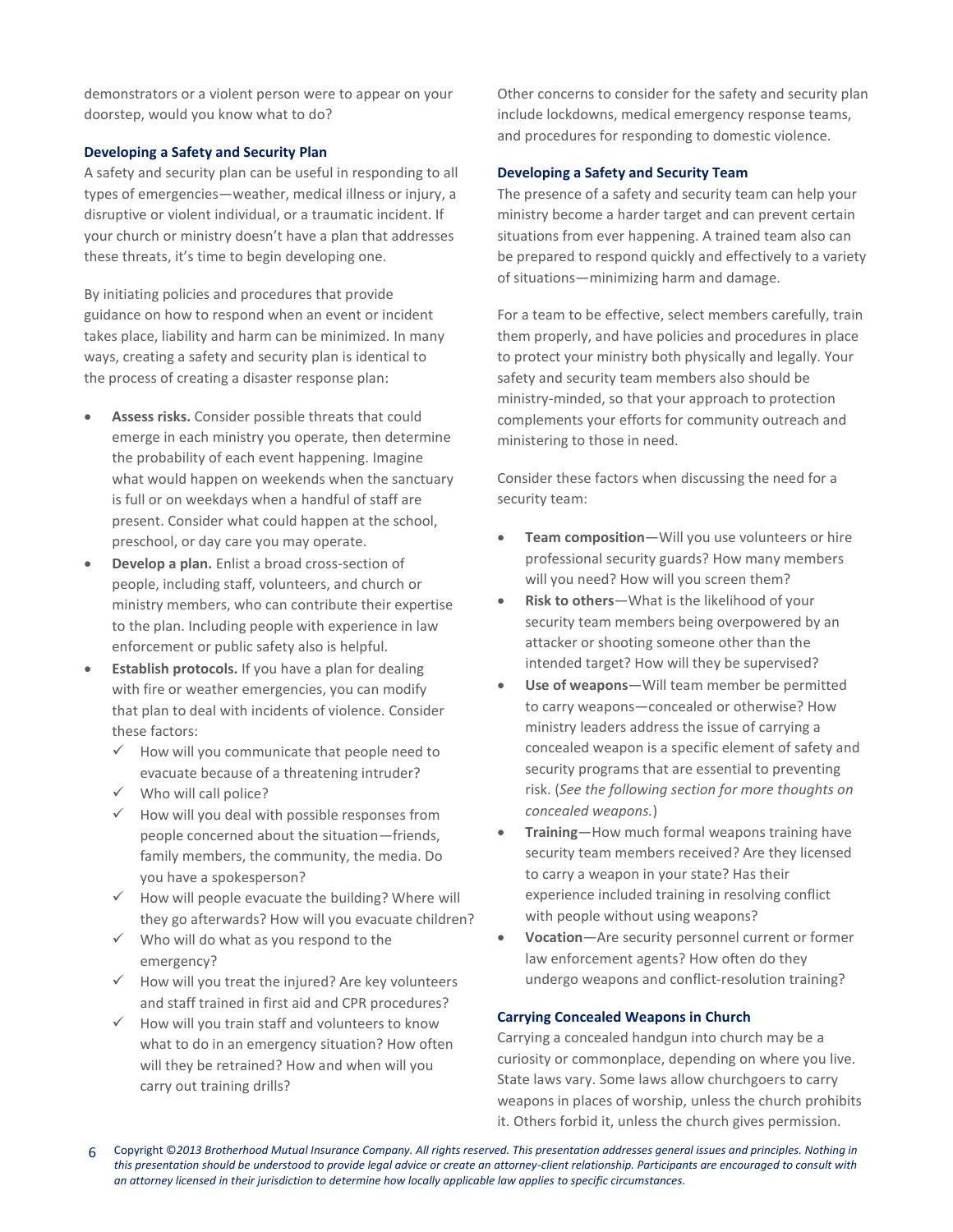In the end, church leaders are most often the ones who decide whether or not they will allow anyone to carry concealed weapons on the ministry's property—security team members as well as the public. Because leaders should consider a number of legal, liability, and publicsafety questions before establishing a concealed-carry policy for their organization, it's always best to consult with an attorney familiar with local gun laws.

Even if carrying concealed weapons is permitted in your state, church and ministry leaders—like other private property owners—can generally place certain requirements on those who visit their property. If church or ministry leaders do not wish to permit the carrying of concealed weapons on their property, they are almost always free to prohibit it.

Whether leaders decide to allow people to carry concealed weapons or not, the church retains a legal and moral duty to reasonably protect its guests and members. Ministry leaders need enough knowledge and control over the use of weapons in their church to ensure a safe environment for members and guests who participate in worship and ministry activities.

When developing a concealed-carry policy, carefully consider the level of gun control you want your policy to establish for your church:

- **Strict concealed-carry:** Only authorized members of the security team are permitted to carry firearms on church or ministry property. All other firearms must be kept off the property or locked in the trunk of a car.
- **Moderate concealed-carry:** Authorized members of the security team plus other attenders who have a permit to carry and who obtain permission are permitted to carry firearms on church or ministry property. All other firearms must be kept off the property or locked in the trunk of a car.
- **Lack of any concealed-carry:** Any individual is permitted to carry a firearm onto church or ministry property. There are no stated restrictions.

Whatever your decision, coordination within your organization and with authorities who would respond to an incident requires effective communication and management. Staff, security team members, and local authorities need accurate information about what's happening and who is presenting a threat. Your concealed-carry policy will significantly affect your potential liability if shots are fired.

<sup>7</sup> Copyright ©*2013 Brotherhood Mutual Insurance Company. All rights reserved. This presentation addresses general issues and principles. Nothing in this presentation should be understood to provide legal advice or create an attorney-client relationship. Participants are encouraged to consult with an attorney licensed in their jurisdiction to determine how locally applicable law applies to specific circumstances.*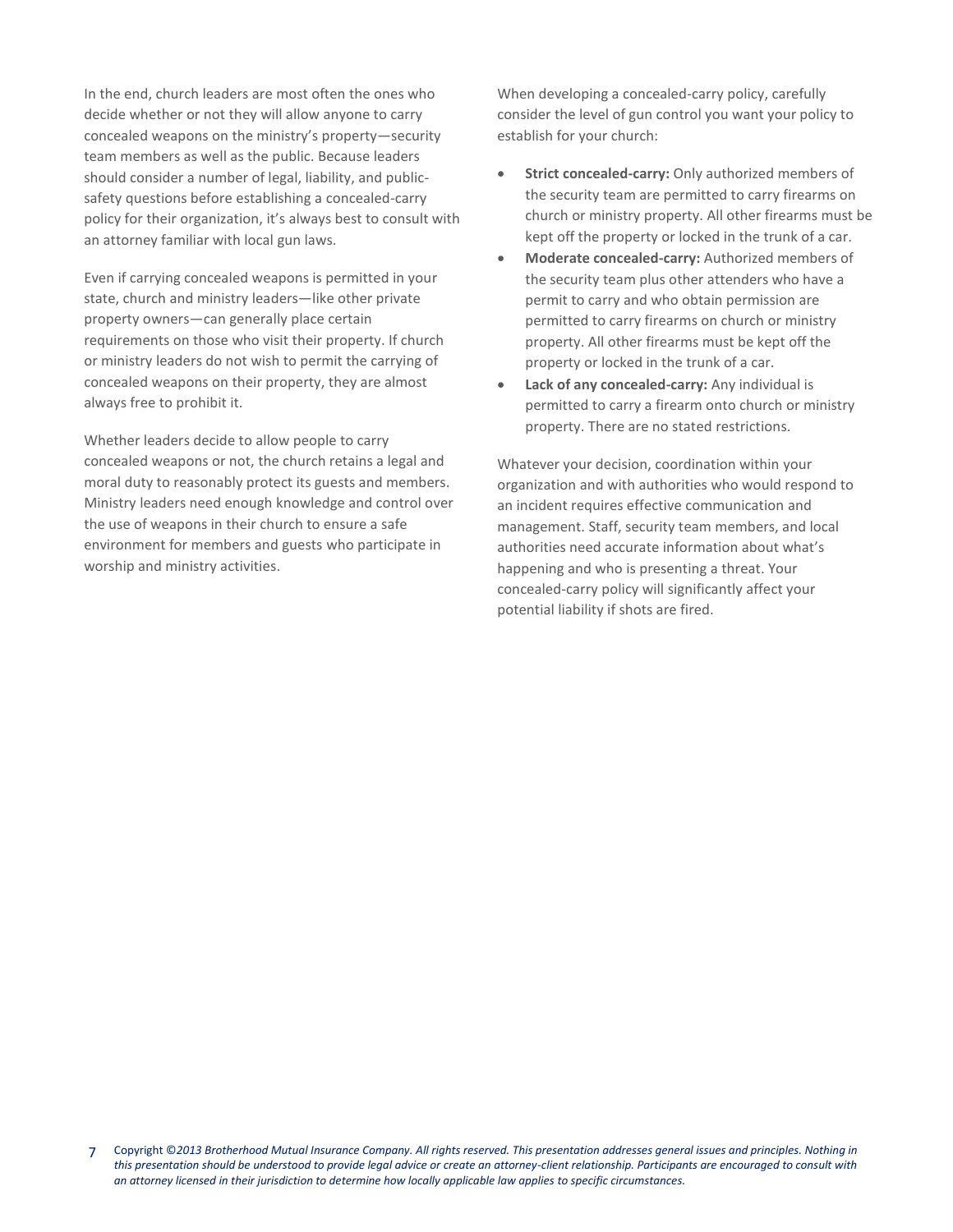# **Resources**

### **TREND 1**

### **Ministry Activities and Facility Use: Release of Liability**

#### **Lending Church Facilities: Facility Use Agreements**

<http://www.brotherhoodmutual.com/index.cfm/resources/ministry-safety/article/lending-church-facilities-building-use-agreements/> **Lending Your Church Facilities: Guidelines and Preparation**

#### <http://www.brotherhoodmutual.com/index.cfm/resources/ministry-safety/article/lending-your-church-facilities-guidelines/>

#### **Legal Q&A: How can our ministry protect itself against liability related to youth events or special needs ministry activities?**

<http://www.brotherhoodmutual.com/index.cfm/resources/legalassistance/legalqanda/questions/youth-activity-agreement/> **Choosing and Using an Activity Participation Agreement?**

<http://www.brotherhoodmutual.com/index.cfm/resources/ministry-safety/article/using-an-activity-participation-agreement/>

### **Managing High-Risk Youth Activities**

<http://www.brotherhoodmutual.com/index.cfm/resources/ministry-safety/article/managing-highrisk-activities/>

### **Activity Participation Agreement (Sample Form)**

http://www.brotherhoodmutual.com/www/?linkservid=9F950A17-24AF-4A43-9CE531C2C073F0A6&showMeta=2&ext=.pdf

### **Trend 2**

### **Church Discipline and Belief-Based Decisions**

#### **Avoiding Lawsuits Arising from Church Discipline**

<http://www.brotherhoodmutual.com/index.cfm/resources/ministry-safety/article/responding-to-lawsuits-arising-from-church-discipline/>

**Can an Employee Sue a Church or Ministry for Decisions Based on Religious Beliefs?**

<http://www.brotherhoodmutual.com/index.cfm/resources/ministry-safety/article/employment-decisions-based-on-religious-beliefs/>

### **Working Together: A Guide to Employment Practices for Ministries**

<http://www.brotherhoodmutual.com/www/?linkservid=D9648676-F080-52EC-16C3DE4DE4A8119A&showMeta=2&ext=.pdf>

### **Avoid Church Employment Liability**

<http://www.brotherhoodmutual.com/index.cfm/resources/ministry-safety/article/employment-liability-and-the-church/>

#### **Good Employment Practices Protect Ministries**

<http://www.brotherhoodmutual.com/index.cfm/resources/ministry-safety/article/employment-practices-for-ministries/>

### **Letting Staff Go – Best Practices for Ministry Employers**

http://www.brotherhoodmutual.com/index.cfm/resources/ministry-safety/article/letting-staff-go/

#### **Sample Policy—Morals Clause**

http://www.brotherhoodmutual.com/www/?linkServID=0507D1C6-0C15-26D5-2CC911652D9BEE1F&showMeta=2&ext=.pdf

#### **TREND 3**

### **Church Leadership: Boards, Bylaws and Leadership Liability**

#### **Ten Things Every Church Board Member Should Know**

<http://www.brotherhoodmutual.com/index.cfm/resources/ministry-safety/article/what-church-board-members-should-know/>

#### **Legal Q&A: Are board members personally liable for board decisions?**

<http://www.brotherhoodmutual.com/index.cfm/resources/legalassistance/legalqanda/questions/are-church-board-members-personally-liable/>

### **Bylaws as They Relate to Incorporating Churches**

<http://www.brotherhoodmutual.com/index.cfm/resources/ministry-safety/article/bylaws-and-incorporating-churches/>

#### **Gain Knowledge about Church Documents**

<http://www.brotherhoodmutual.com/index.cfm/resources/ministry-safety/article/what-you-should-know-about-documents-and-records/>

#### **How Much Liability Insurance Do I Need?**

<http://www.brotherhoodmutual.com/index.cfm/insurance/understanding-insurance/how-much-insurance/>

### **Policy Documents—Purpose Statements (Biblical Foundation and Creedal Foundation Samples)**

http://www.brotherhoodmutual.com/www/?linkservid=03C43D26-B6D4-73E8-5C011503E5FC4011&showMeta=2&ext=.pdf